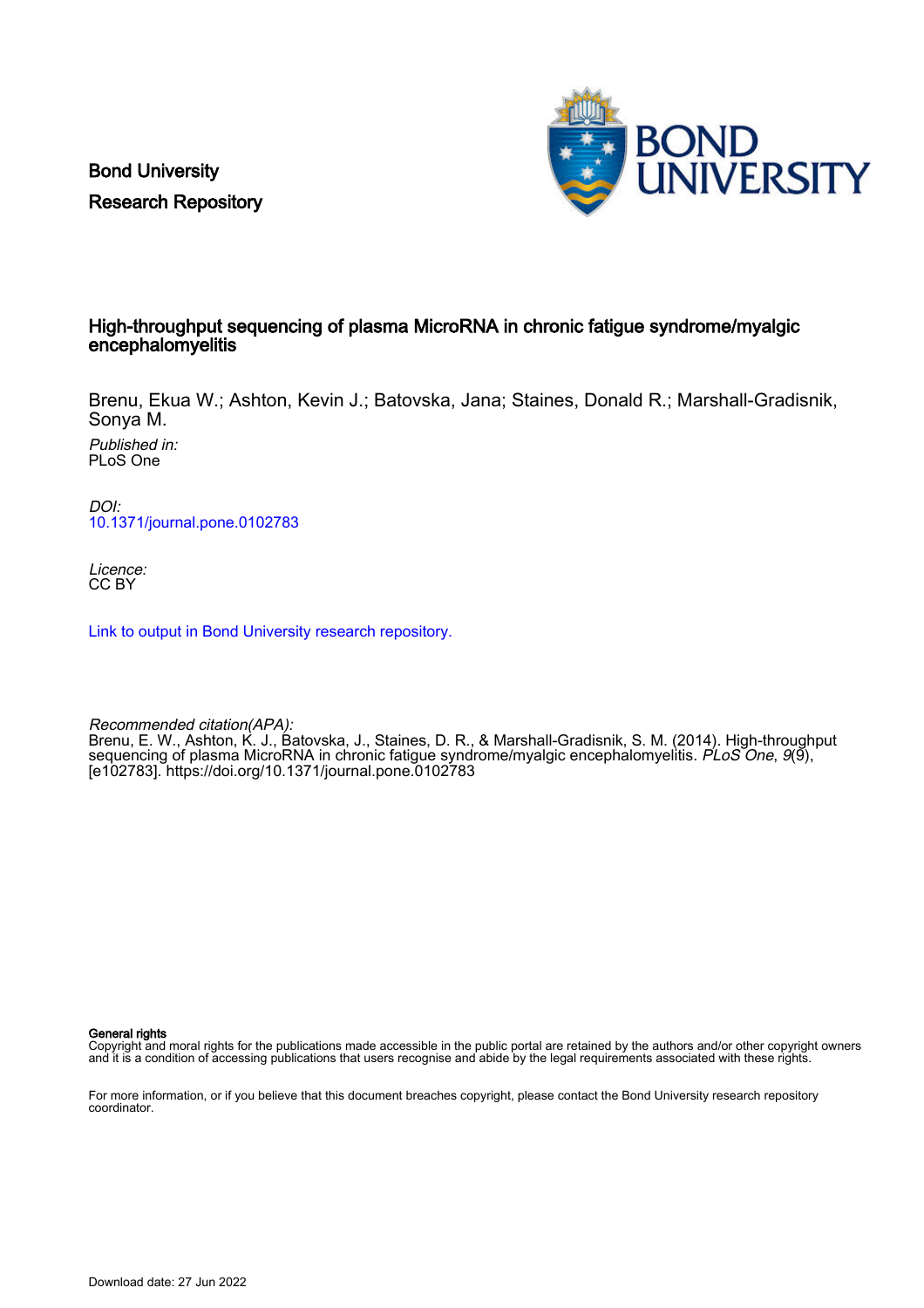# High-Throughput Sequencing of Plasma MicroRNA in Chronic Fatigue Syndrome/Myalgic Encephalomyelitis



# Ekua W. Brenu<sup>1,2</sup>\*, Kevin J. Ashton<sup>3</sup>, Jana Batovska<sup>3</sup>, Donald R. Staines<sup>2,4</sup>, Sonya M. Marshall-Gradisnik<sup>1,2</sup>

1 School of Medical Science, Griffith Health Centre, Griffith University, Gold Coast, Queensland, Australia, 2 The National Centre for Neuroimmunology and Emerging Diseases, Griffith University, Gold Coast, Queensland, Australia, 3 Faculty of Health Sciences and Medicine, Bond University, Robina, Queensland, Australia, 4 Queensland Health, Gold Coast Public Health Unit, Robina, Gold Coast, Queensland, Australia

# Abstract

Background: MicroRNAs (miRNAs) are known to regulate many biological processes and their dysregulation has been associated with a variety of diseases including Chronic Fatigue Syndrome/Myalgic Encephalomyelitis (CFS/ME). The recent discovery of stable and reproducible miRNA in plasma has raised the possibility that circulating miRNAs may serve as novel diagnostic markers. The objective of this study was to determine the role of plasma miRNA in CFS/ME.

Results: Using Illumina high-throughput sequencing we identified 19 miRNAs that were differentially expressed in the plasma of CFS/ME patients in comparison to non-fatigued controls. Following RT-qPCR analysis, we were able to confirm the significant up-regulation of three miRNAs (hsa-miR-127-3p, hsa-miR-142-5p and hsa-miR-143-3p) in the CFS/ME patients.

Conclusion: Our study is the first to identify circulating miRNAs from CFS/ME patients and also to confirm three differentially expressed circulating miRNAs in CFS/ME patients, providing a basis for further study to find useful CFS/ME biomarkers.

Citation: Brenu EW, Ashton KJ, Batovska J, Staines DR, Marshall-Gradisnik SM (2014) High-Throughput Sequencing of Plasma MicroRNA in Chronic Fatigue Syndrome/Myalgic Encephalomyelitis. PLoS ONE 9(9): e102783. doi:10.1371/journal.pone.0102783

Editor: Sue Cotterill, St. Georges University of London, United Kingdom

Received December 23, 2013; Accepted April 29, 2014; Published September 19, 2014

Copyright: © 2014 Brenu et al. This is an open-access article distributed under the terms of the [Creative Commons Attribution License](http://creativecommons.org/licenses/by/4.0/), which permits unrestricted use, distribution, and reproduction in any medium, provided the original author and source are credited.

Funding: This research was funded and supported by the Mason Foundation (grant number 43120) and the Alison Hunter Memorial Foundation (grant number HF 201). The funders had no role in study design, data collection and analysis, decision to publish, or preparation of the manuscript.

Competing Interests: Australian patent application no. 2014903190 and name Biological Markers. There are no further patents, products in development or marketed products to declare. This does not alter the authors' adherence to all the PLOS ONE policies on sharing data and materials.

\* Email: e.brenu@griffith.edu.au

## Introduction

Chronic Fatigue Syndrome/Myalgic Encephalomyelitis (CFS/ ME) is known to affect about 1–4% of individuals worldwide [1,2]. CFS/ME is a multi-symptom disorder including profound disabling fatigue and post-exertional sickness, cognitive disturbances, tender or painful lymph nodes, muscle ache and pain and irregular sleep patterns [3]. There is evidence to suggest a dominant disruption of immunological process in CFS/ME and this may be characterised by reduced cytotoxic activity and increases in regulatory T cells [4,5,6]. In addition patients with CFS/ME may display differential expression in the mRNA and microRNA (miRNA) genes that regulate various physiological processes known to be dysregulated in CFS/ME including cytotoxicity, cytokine secretion and apoptosis [4,7,8,9,10,11,12]. Despite intensive research the pathophysiology of CFS/ME is not yet fully understood and clear diagnostic biomarkers remain elusive.

MicroRNAs are a class of small (typically 18–25 nucleotides in size) single-stranded, non-coding RNAs that regulate gene expression at the post-transcriptional level [13]. Their regulatory roles have been implicated in most biological processes including immunological, neurological and physiological processes [14,15,16,17]. Differential expression of miRNA has been associated with over 300 diseases, including cancer, cardiomyopathies, neurological disorders and unexplained disorders such as CFS/ME [4,18,19,20,21]. Stable and reproducible extracellular miRNAs circulating in blood and present in other biofluids have recently been identified (16). It has been proposed that these miRNAs have the potential to be utilised as non-invasive novel biomarkers for disease diagnosis and prognosis [22,23,24,25,26].

In this study, we employed high-throughput sequencing (HTS) to globally profile circulating miRNA expression. This was followed by confirmative reverse transcription-quantitative PCR (RT-qPCR) to determine differential miRNA expression in CFS/ ME.

## Materials and Methods

#### **Participants**

CFS/ME patients ( $n = 20$ , age = 44.5 $\pm$ 6.0 years) were recruited from a South-East Queensland patient database in Australia. Inclusion criteria for the CFS/ME participants were according to the American CDC 1994 case definition [26]. Non-fatigued controls ( $n = 20$ , age = 47.3±6.7 years) were recruited mainly from the general public, and were participants with no medical history or symptoms of persistent fatigue or illness. Individuals who were smokers, pregnant/breast-feeding or immobile were excluded from the study, as were individuals with autoimmune, thyroid or cardiac related disorders prior to the onset of CFS/ME. This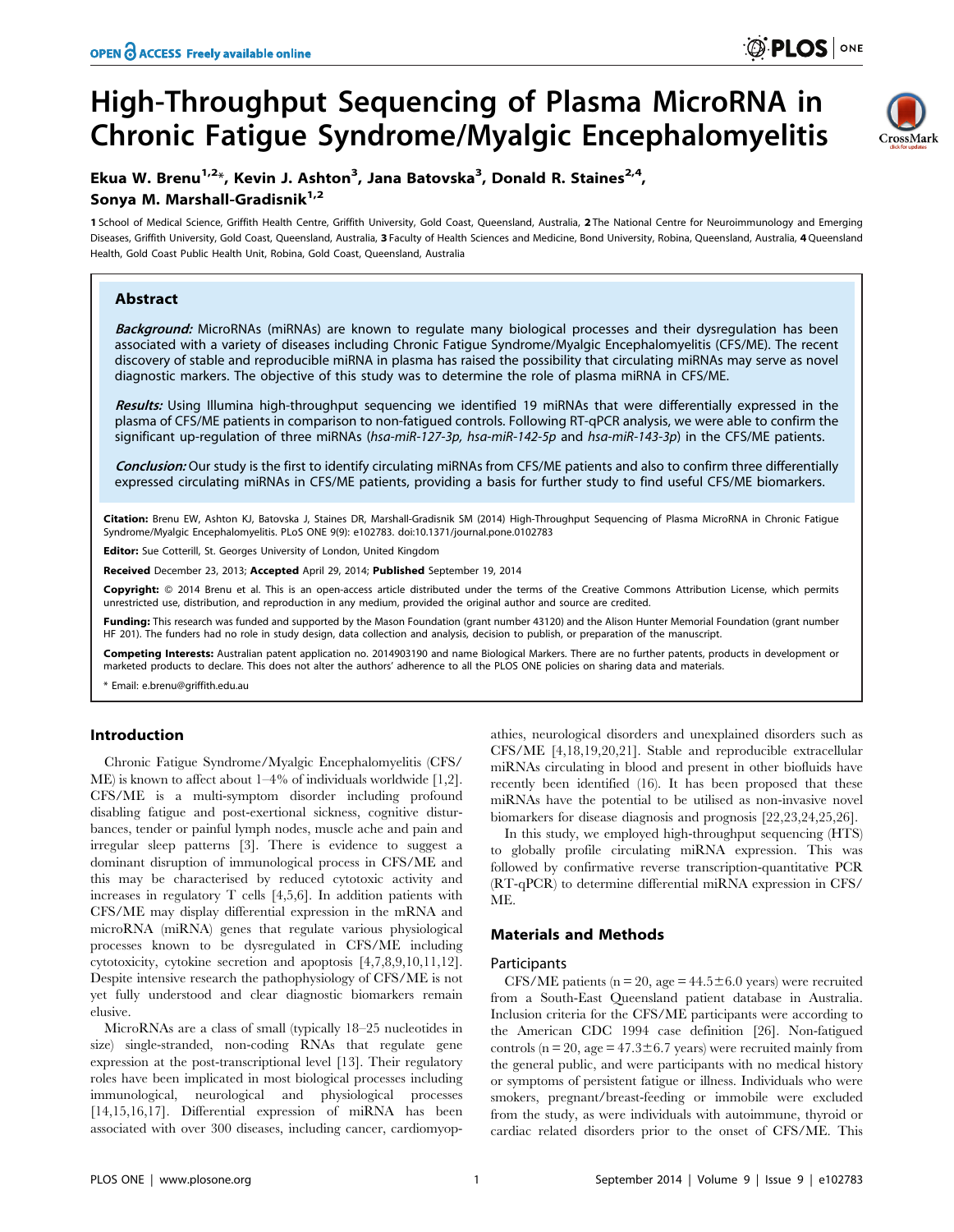project was approved by the Bond University Human Research Ethics Committee (BUHREC), approval number R0852A. All participants in the study provided informed and written consent prior to involvement in the study.

#### Sample processing and RNA extraction

Plasma harvesting was performed immediately after peripheral blood collection. Briefly 10 mL of whole blood was collected from each participant into EDTA collection tubes. Plasma was immediately separated via centrifugation at  $500 \times g$  for 10 min, and 5 mL of the plasma was transferred to a new tube and stored at  $-80^{\circ}$ C. Prior to RNA extraction, the plasma samples were centrifuged for 10 min at  $16,000 \times g$  at  $4^{\circ}$ C in order to remove any cellular debris left in the plasma. Circulating RNA was extracted from plasma using the miRNeasy Serum/Plasma kit (Qiagen, Hilden, Germany) according to manufacturer's instruction with minor modifications. Briefly, 1 mL of plasma was incubated with 5 mL of QIAzol Lysis Reagent for 10 min. Samples were processed using a vacuum manifold to help process the larger quantity of plasma. An additional 80% ethanol wash step was included and sample elution was performed twice using  $15 \mu L$  of RNase-free water. The size, quantity and quality of the extracted circulating RNA was assessed using a small RNA chip on an Agilent 2100 Bioanalyzer (Agilent Technologies, Palo Alto, CA).

#### MicroRNA profiling by HiSeq2000 sequencing

The six CFS/ME patients and six non-fatigued controls with the highest abundance of small RNA were used for HTS. Small RNA libraries were constructed using the TruSeq Small RNA Sample Preparation kit (Illumina, San Diego, CA) according to the manufacturer's protocols. Briefly, small RNA samples (5–10 ng) were ligated with 5' and 3' adapters, followed by reverse transcription-PCR (RT-PCR) for cDNA library construction and incorporation of index tags. The cDNA library fragments were purified separated on a 6% TBE PAGE gel and 145–160 bp size fraction containing miRNA inserts was isolated. The twelve cDNA library samples were pooled in equimolar amounts and used for cluster generation and sequence analysis in a single lane on an Illumina HiSeq2000 (50 bp single read). This work was performed at the Australian Genome Research Facility (AGRF).

#### Sequencing data analysis

Raw FASTQ sequences were generated and demultiplexed using the Illumina CASAVA v1.8 pipeline. Per base sequence quality (quality score  $>30$ ) was then assessed using the FastQC toolkit ([http://www.bioinformatics.babraham.ac.uk/projects/](http://www.bioinformatics.babraham.ac.uk/projects/fastqc) [fastqc\)](http://www.bioinformatics.babraham.ac.uk/projects/fastqc). Prior to mapping the read data was pre-processed using the UEA small RNA Workbench ([http://srna-workbench.cmp.](http://srna-workbench.cmp.uea.ac.uk) [uea.ac.uk](http://srna-workbench.cmp.uea.ac.uk)) [27]. Briefly, the 3' adapter sequences were trimmed, the read size filtered (16–35 nt), unique reads counted and low abundance reads  $\leq$ 10 reads) discarded. Unique sequence reads were then aligned to the human genome (hg18) and miRBase\_v16 using the miRanalyzer web server tool ([http://bioinfo2.ugr.es/](http://bioinfo2.ugr.es/miRanalyzer/miRanalyzer.php) [miRanalyzer/miRanalyzer.php\)](http://bioinfo2.ugr.es/miRanalyzer/miRanalyzer.php) [28]. Raw reads of the sequencing data are available at the NCBI Sequence Read Archive (SRA). Data are accessible through NCBI BioProject accession number PRJNA219428 at [http://www.ncbi.nlm.nih.gov/bioproject/.](http://www.ncbi.nlm.nih.gov/bioproject/)

#### Quantification of miRNA by RT-qPCR

The expression of eight miRNAs was validated using PerfeCTa miRNA primers (Quanta Biosciences, Gaithersburg, MD). In addition four miRNAs (miR-10, miR-15b, miR-16 and miR-24) were assessed for their suitability as a stable reference gene. Briefly,

15 mL of extracted RNA were reverse transcribed into cDNA using the NCode miRNA First-Strand cDNA Synthesis kit (Life Technologies, Carlsbad, CA). RT-qPCR was performed as previously described [4].

#### Statistical analyses

Mann-Whitney rank sum test was used in analysing differences between the CFS/ME patients and non-fatigued controls regarding age and haematological characteristics (Table 1 and 2). For RT-qPCR analysis unpaired groups of values were compared according to the non-parametric Mann-Whitney U test. These data were analysed using GraphPad Prism 5 (GraphPad Software, San Diego, CA). Differential expression of the miRNA-Seq raw count data was assessed using the BioC/R package DESeq [29]. Due to the small sample size and the heterogeneity of the CFS/ ME phenotype we interpreted significance from the unadjusted P-value, without the Benjamini-Hochberg method for False Discovery (FDR) correction. Statistical significance was accepted at  $P<0.05$ .

#### Results

#### Subject characteristics

The age of the study participants was recorded and a full blood count performed on whole blood samples prior to plasma separation. There were no significant differences between age or full blood count values in the CFS/ME and control groups (Table 1). For sequencing, a subset of six CFS/ME and six nonfatigued control samples were selected. A significant difference in lymphocyte and granulocyte percentages, lymphocyte count and red blood cell distribution width between the CFS/ME and control groups was observed in these subsets (Table 2).

### Illumina high-throughput sequencing of plasma miRNA in CFS/ME

To select for candidate plasma miRNAs differentially expressed in CFS/ME, we performed an initial genome-wide small RNA screening of six CFS/ME patients and six non-fatigued controls by Illumina HTS. A total of 154,989,205 reads were generated from a single flow cell lane on the HiSeq2000 sequencer. After demultiplexing an average of 12 million reads per library was obtained. Initial analysis of the library read lengths demonstrated a bimodal distribution of reads with peaks at 22 and 32 nucleotides (Figure S1). These populations were subsequently found to contain miRNA and long non-coding RNA (lncRNA) sequences respectively. On average 57.4% of decoded sequences were mappable, with 97.5% of mappable reads aligning to the human genome (hg18). Mature miRNA constituted 17% of all mapped reads, whilst other RNA species (including lncRNA and snoRNA) constituted 80.5% of mapped reads (Figure 1A). 75.1% of the mapped other RNA species consisted of lncRNA known as Roassociated RNA Y4 (RNY4) which is the main component of the 32–33 nucleotide population. When examining unique reads, miRNA comprised 44.3% of all unique reads mapped whilst other RNA species comprised only 7% (Figure 1B).

#### MiRNA characterisation

A total of 375 mature miRNA were initially identified in one or more samples based on sequence alignment to the miRBase registry (release 19). The top 25 expressed miRNAs in each sample group are listed in Table 3. Furthermore, 13 novel candidate miRNAs were predicted, although these amounted to a very small fraction of the total read count. However, none of these novel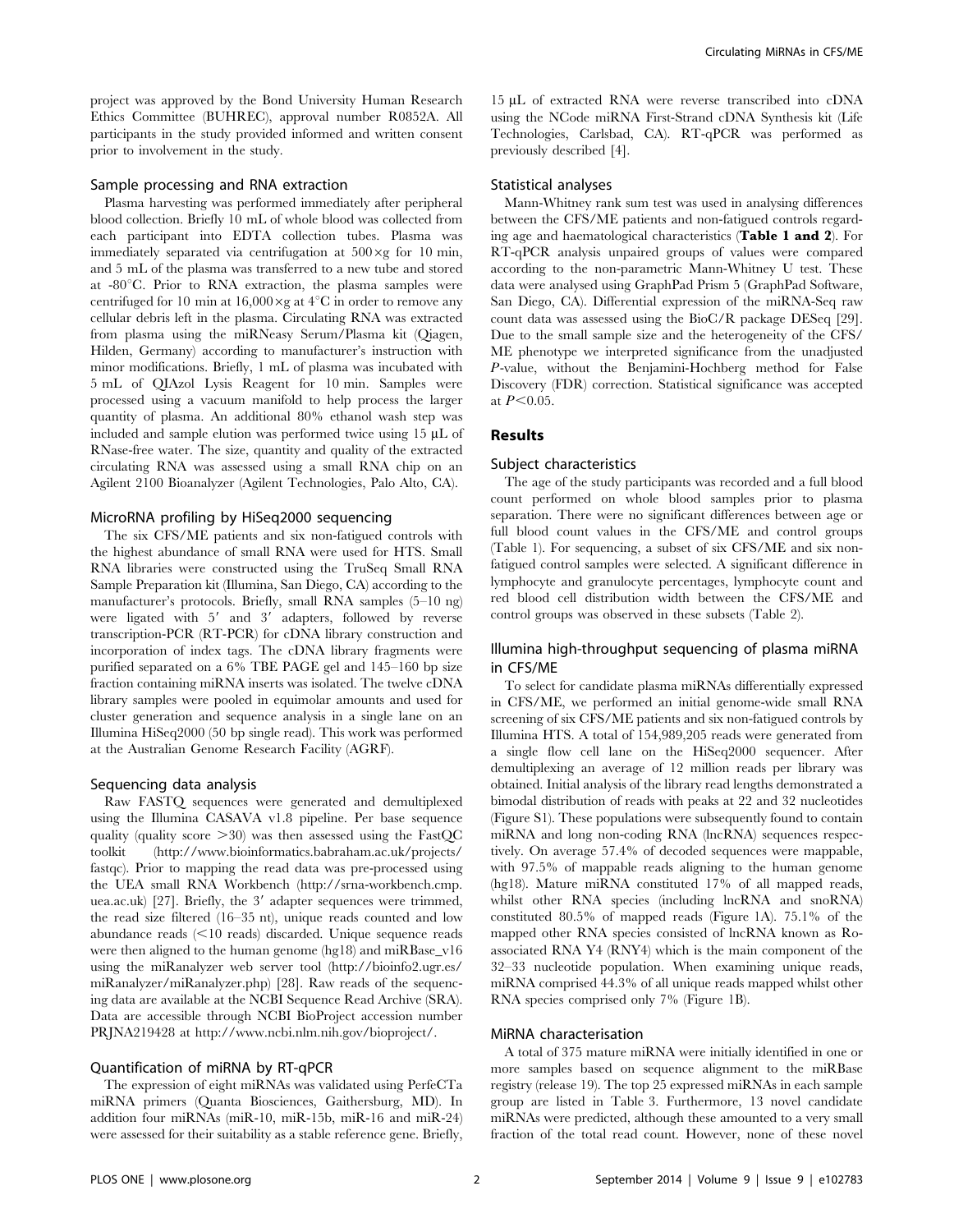Table 1. Characteristics of CFS/ME and non-fatigued control participants.

| <b>Parameters</b>                                | Non-Fatigued $(n = 20)$ | $CFS/ME (n=20)$   | *P-values |
|--------------------------------------------------|-------------------------|-------------------|-----------|
| Age                                              | $47.3 \pm 6.7$          | $44.5 \pm 6.0$    | 0.24      |
| White Blood Cells $(10^3/\mu L)$                 | $6.19 \pm 1.58$         | $5.53 \pm 1.45$   | 0.12      |
| Lymphocytes (%)                                  | $35.89 \pm 8.81$        | $34.80 \pm 6.41$  | 0.53      |
| Monocytes (%)                                    | $6.72 \pm 1.60$         | $6.96 \pm 1.77$   | 0.66      |
| Granulocytes (%)                                 | $57.39 \pm 8.94$        | $58.25 \pm 6.49$  | 0.74      |
| Lymphocytes $(x10^3/\mu L)$                      | $2.14 \pm 0.53$         | $1.89 \pm 0.46$   | 0.13      |
| Monocytes $(x10^3/\mu L)$                        | $0.41 \pm 0.12$         | $0.39 \pm 0.15$   | 0.66      |
| Granulocytes $(x10^3/\mu L)$                     | $3.64 \pm 1.53$         | $3.25 \pm 1.05$   | 0.36      |
| Red Blood Cells $(x10^6/\mu L)$                  | $4.20 \pm 0.36$         | $4.13 \pm 0.24$   | 0.43      |
| Haemoglobin (g/L)                                | $133.68 \pm 8.52$       | 132.20 ± 7.88     | 0.40      |
| Haematocrit (%)                                  | $37.14 \pm 1.95$        | $36.67 \pm 2.10$  | 0.40      |
| Mean Cell Volume (fl)                            | $88.82 \pm 5.39$        | $88.69 \pm 2.58$  | 0.51      |
| Mean Cell Haemoglobin (pg)                       | $31.97 \pm 2.01$        | $32.02 \pm 1.13$  | 0.78      |
| Mean Corpuscular Haemoglobin Concentration (g/L) | $359.95 \pm 7.17$       | $360.95 \pm 6.44$ | 0.64      |
| Red Blood Cell Distribution Width (%)            | $12.52 \pm 1.28$        | $12.44 \pm 0.69$  | 0.41      |
| Platelet $(x10^3/\mu L)$                         | $231.06 \pm 88.61$      | 243.80 ± 53.20    | 0.38      |
| <b>Mean Platelet Volume (fl)</b>                 | $7.59 \pm 0.77$         | $7.63 \pm 1.16$   | 0.72      |

\*Denotes statistical significance set at  $P<0.05$ .

The blood characteristics of the participants in the study are presented below following full blood count analysis.

doi:10.1371/journal.pone.0102783.t001

miRNA showed significant differences between CFS/ME and non-fatigued controls (Table S1).

#### Differential expression of plasma miRNA in CFS

Differential expression of identified miRNAs from miRBase was calculated using DESeq. A total of 19 microRNAs were significantly dysregulated in CFS/ME compared to non-fatigued controls (Table 4). Of the 19 differentially expressed miRNAs 16 were considered low in abundance due to a base mean count of less than 1,000 reads, their detection was found to be unreliable for confirmative RT-qPCR.The remaining three miRNAs (hsa-

Table 2. Characteristics of miRNA-Seq subset of CFS/ME and non-fatigued control participants.

| <b>Parameters</b>                                | Non-Fatigued $(n=6)$ | $CFS/ME (n=6)$    | *P-values |
|--------------------------------------------------|----------------------|-------------------|-----------|
| Age                                              | $48.8 \pm 8.0$       | $41.7 \pm 4.8$    | 0.09      |
| White Blood Cells $(10^3/\mu L)$                 | $6.23 \pm 0.83$      | $5.67 \pm 1.60$   | 0.70      |
| Lymphocytes (%)                                  | $41.30 \pm 5.50$     | $33.27 \pm 6.46$  | 0.09      |
| Monocytes (%)                                    | $7.02 \pm 1.20$      | $6.42 \pm 1.22$   | 0.49      |
| Granulocytes (%)                                 | $51.68 \pm 5.28$     | $60.32 \pm 6.02$  | $0.04*$   |
| Lymphocytes $(x10^3/\mu L)$                      | $2.58 \pm 0.53$      | $1.83 \pm 0.48$   | $0.03*$   |
| Monocytes $(x10^3/\mu L)$                        | $0.43 \pm 0.08$      | $0.37 \pm 0.16$   | 0.49      |
| Granulocytes $(x10^3/\mu L)$                     | $3.22 \pm 0.49$      | $3.45 \pm 1.09$   | 0.39      |
| Red Blood Cells $(x10^6/\mu L)$                  | $4.24 \pm 0.39$      | $4.06 \pm 0.26$   | 0.24      |
| Haemoglobin (g/L)                                | $134.67 \pm 9.69$    | $132.33 \pm 8.76$ | 0.49      |
| Haematocrit (%)                                  | $37.35 \pm 2.09$     | $36.47 \pm 2.32$  | 0.49      |
| Mean Cell Volume (fl)                            | $88.25 \pm 3.95$     | $88.87 \pm 2.15$  | 0.94      |
| Mean Cell Haemoglobin (pg)                       | $31.78 \pm 0.95$     | $32.30 \pm 0.80$  | 0.24      |
| Mean Corpuscular Haemoglobin Concentration (g/L) | $360.33 \pm 8.41$    | $363.33 \pm 0.37$ | 0.49      |
| Red Blood Cell Distribution Width (%)            | $12.03 \pm 0.47$     | $12.62 \pm 0.37$  | $0.03*$   |
| Platelet $(x10^3/\mu L)$                         | $248.17 \pm 85.41$   | 237.17 ±41.39     | 0.70      |
| <b>Mean Platelet Volume (fl)</b>                 | $7.58 \pm 0.80$      | $6.90 \pm 0.86$   | 0.24      |
|                                                  |                      |                   |           |

 $*$  Denotes statistical significance set at  $P<0.05$ .

The blood characteristics of the participants chosen for sequencing analysis.

doi:10.1371/journal.pone.0102783.t002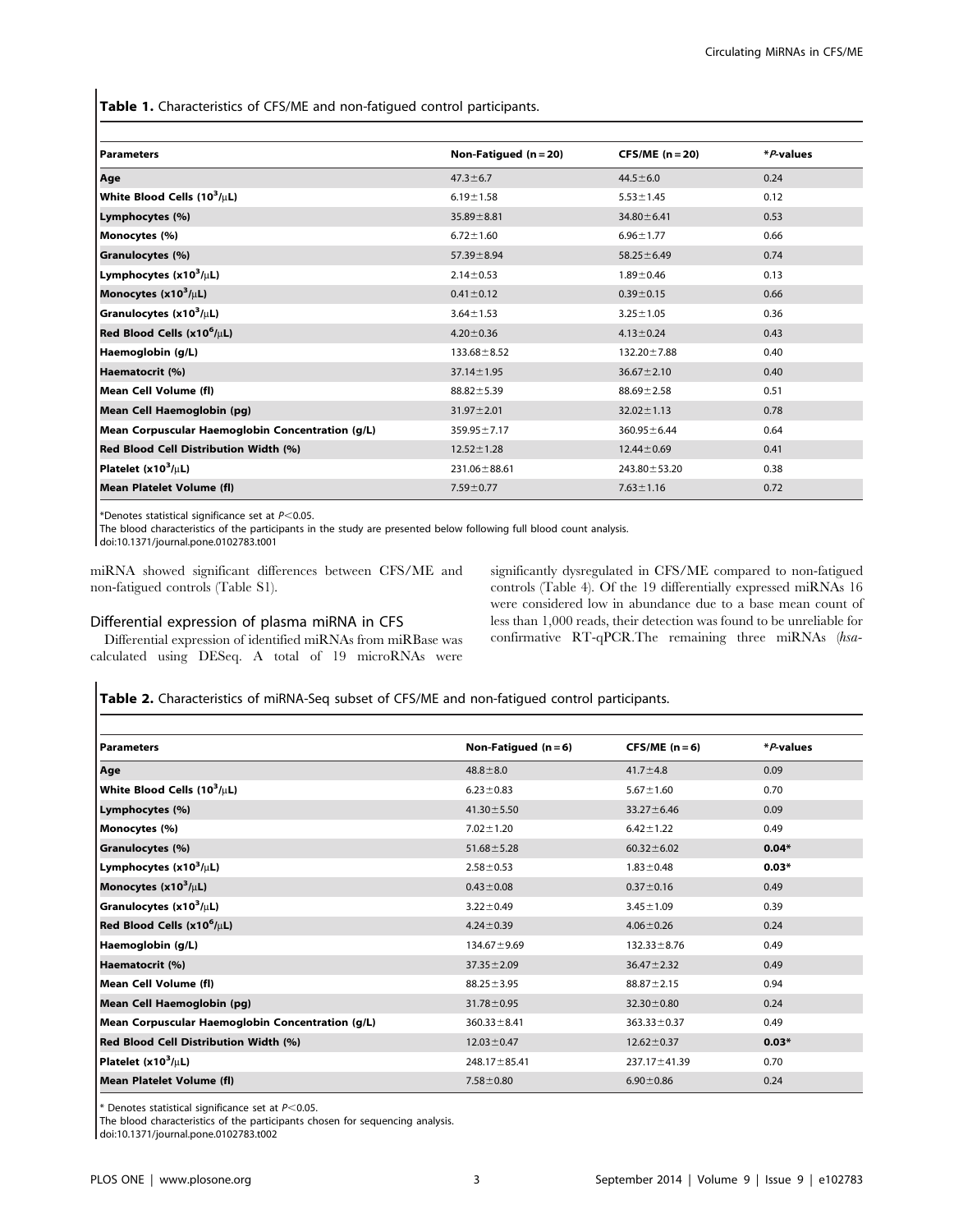

Figure 1. Read classification as predicted by miRanalyzer. Percentage of A) read count and B) unique reads mapped to mature miRNAs, other microRNAs (ambiguous, star and hairpin), other non-coding RNAs and unmapped. doi:10.1371/journal.pone.0102783.g001

 $miR127-3p$ , hsa-miR-142-5p and hsa-miR-143-3p) were all upregulated in CFS/ME compared to non-fatigued controls.

#### RT-qPCR confirmation of plasma miRNA-Seq data

The choice of a stable reference gene is critical for accurate gene expression analysis by RT-qPCR. Of the four putative reference genes tested  $hsa\text{-}miR\text{-}16\text{-}5p$  was determined to be the most stably expressed (Figure 2). To validate the RNA-Seq results  $(n=6)$ group) we performed RT-qPCR in an expanded sample cohort (n = 20/group). Three differentially expressed miRNAs (hsa $miR127-3p$ , hsa-miR-142-5p and hsa-miR-143-3p) and four non-differentially expressed miRNAs (hsa-miR-21-5p, hsa-miR-

#### Table 3. Top 25 most abundant miRNAs identified.

| miRNA ID        | <b>Rank (Non-Fatigued)</b> | Base Mean <sup>1</sup> (Non-Fatigued) | Rank (CFS/ME)  | Base Mean <sup>1</sup> (CFS/ME) |
|-----------------|----------------------------|---------------------------------------|----------------|---------------------------------|
| hsa-miR-486-5p  | $\overline{1}$             | 232,025                               | $\mathbf{1}$   | 206,637                         |
| hsa-miR-191-5p  | 2                          | 163,282                               | $\overline{2}$ | 161,507                         |
| hsa-miR-92a-3p  | 3                          | 122,247                               | $\overline{3}$ | 112,091                         |
| hsa-miR-22-3p   | 4                          | 98,273                                | 4              | 102,010                         |
| hsa-miR-30d-5p  | 5                          | 64,038                                | 5              | 58,586                          |
| hsa-miR-26a-5p  | 6                          | 56,084                                | 6              | 54,753                          |
| hsa-miR-181a-5p | 7                          | 49,098                                | $\overline{7}$ | 37,346                          |
| hsa-miR-151a-3p | 8                          | 35,388                                | 8              | 33,991                          |
| hsa-miR-423-5p  | 9                          | 34,660                                | 9              | 33,841                          |
| hsa-miR-16-5p   | 10                         | 32,226                                | 10             | 27,914                          |
| hsa-miR-150-5p  | 11                         | 20,792                                | 12             | 16,977                          |
| hsa-miR-126-5p  | 12                         | 17,096                                | 11             | 17,960                          |
| hsa-miR-25-3p   | 13                         | 12,834                                | 16             | 10,555                          |
| hsa-miR-28-3p   | 14                         | 12,733                                | 14             | 13,057                          |
| hsa-miR-30e-5p  | 15                         | 12,559                                | 13             | 13,146                          |
| hsa-miR-186-5p  | 16                         | 11,374                                | 17             | 10,153                          |
| hsa-miR-151a-5p | 17                         | 9,241                                 | 18             | 8,655                           |
| hsa-miR-127-3p  | 18                         | 8,750                                 | 15             | 12,961                          |
| hsa-miR-10a-5p  | 19                         | 8,093                                 | 22             | 6,443                           |
| hsa-miR-423-3p  | 20                         | 7,619                                 | 19             | 7,856                           |
| hsa-miR-451a    | 21                         | 6,451                                 | 23             | 6,292                           |
| hsa-miR-140-3p  | 22                         | 6,252                                 | 25             | 5,895                           |
| hsa-miR-27b-3p  | 23                         | 6,093                                 | 20             | 7,497                           |
| hsa-miR-146a-5p | 24                         | 5,994                                 | 21             | 7,246                           |
| hsa-miR-221-3p  | 25                         | 5,749                                 | 29             | 4,863                           |

1 The base mean is the mean of the counts for each miRNA divided by the size factor for each condition (as calculated by DESeq). doi:10.1371/journal.pone.0102783.t003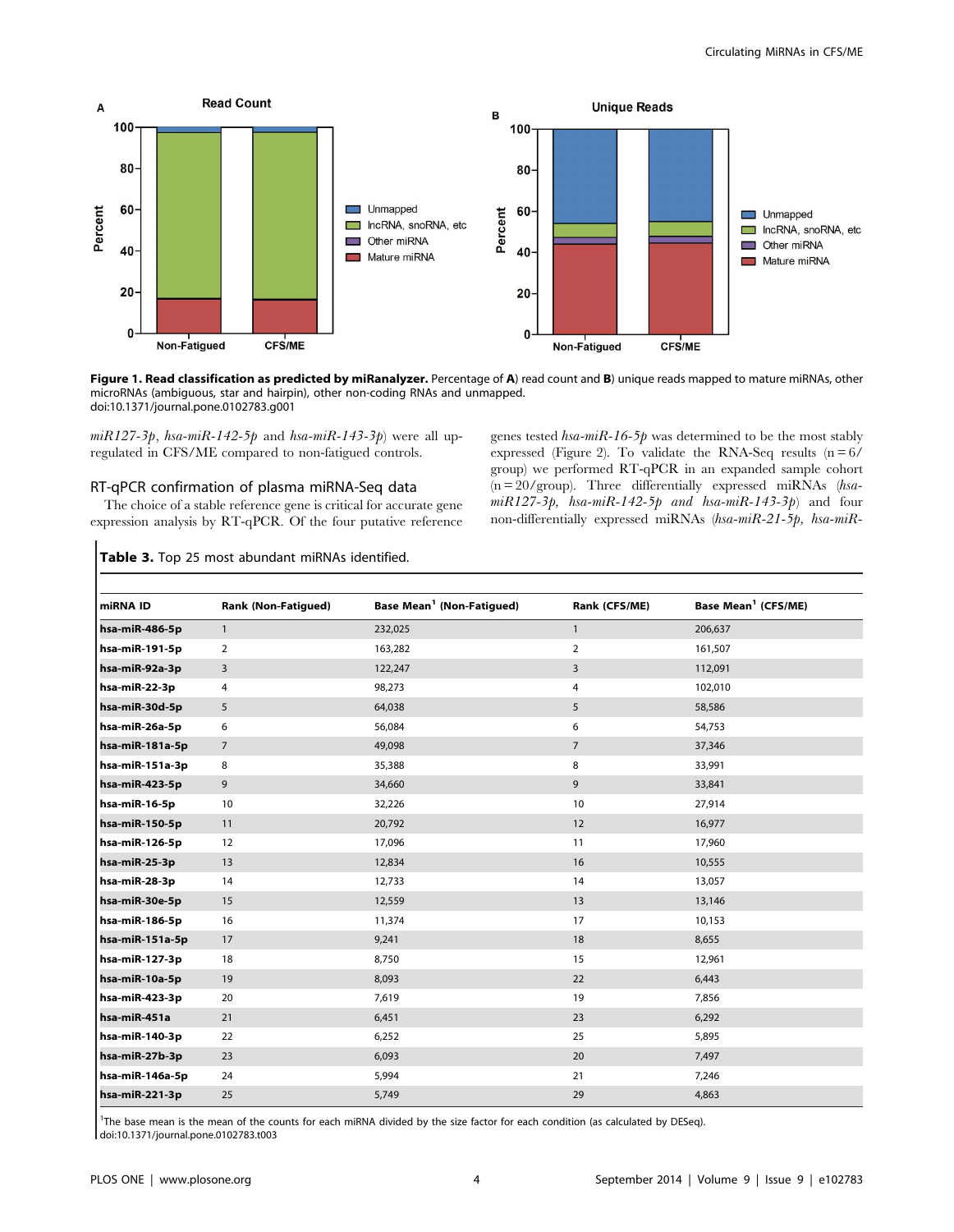Table 4. miRNAs differentially expressed between CFS/ME and non-fatigued controls.

| miRNA ID                     | Base Mean <sup>1</sup> (Non-Fatigued) | Base Mean <sup>1</sup> (CFS/ME) | <b>Fold Change</b> | P-value |  |
|------------------------------|---------------------------------------|---------------------------------|--------------------|---------|--|
| <b>High-Abundance miRNAs</b> |                                       |                                 |                    |         |  |
| hsa-miR-127-3p               | 8,751.91                              | 12,978.10                       | 1.48               | 0.0476  |  |
| hsa-miR-143-3p               | 2,060.61                              | 4,439.17                        | 2.15               | 0.0005  |  |
| hsa-miR-142-5p               | 994.22                                | 1,811.23                        | 1.82               | 0.0443  |  |
| <b>Low-Abundance miRNAs</b>  |                                       |                                 |                    |         |  |
| hsa-miR-331-3p               | 366.94                                | 590.85                          | 1.61               | 0.0277  |  |
| hsa-miR-381-3p               | 347.35                                | 550.72                          | 1.59               | 0.0336  |  |
| hsa-miR-136-3p               | 125.63                                | 224.69                          | 1.79               | 0.0213  |  |
| hsa-miR-370                  | 59.84                                 | 130.44                          | 2.18               | 0.0051  |  |
| hsa-miR-493-5p               | 39.87                                 | 82.49                           | 2.07               | 0.0263  |  |
| hsa-miR-4532                 | 10.47                                 | 78.06                           | 7.45               | 0.0002  |  |
| hsa-miR-450b-5p              | 1.72                                  | 1.23                            | 0.71               | 0.0208  |  |
| hsa-miR-26a-1-3p             | 1.56                                  | 1.16                            | 0.75               | 0.0106  |  |
| hsa-mir-126*                 | 1.39                                  | 0.91                            | 0.65               | 0.0449  |  |
| hsa-miR-5187-3p              | 1.31                                  | 1.10                            | 0.84               | 0.0217  |  |
| hsa-miR-641                  | 1.07                                  | 0.78                            | 0.73               | 0.0240  |  |
| hsa-miR-548j                 | 1.07                                  | 1.10                            | 1.03               | 0.0446  |  |
| hsa-miR-3065-3p              | 0.90                                  | 0.71                            | 0.79               | 0.0126  |  |
| hsa-miR-16-2-3p              | 0.82                                  | 0.71                            | 0.87               | 0.0128  |  |
| hsa-let-7g-3p                | 0.82                                  | 0.78                            | 0.95               | 0.0251  |  |
| hsa-miR-548ax                | 0.82                                  | 0.91                            | 1.11               | 0.0484  |  |

1 The base mean is the mean of the counts for each miRNA divided by the size factor for each condition (as calculated by DESeq).

\*The complementary analog for miR-126.

doi:10.1371/journal.pone.0102783.t004

103-3p, hsa-miR-146a-5p and hsa-miR-223-3p) were selected and their expression levels quantified using RT-qPCR. The four non-differentially expressed miRNAs were selected as they previously demonstrated dysregulation in cytotoxic lymphocytes in CFS/ME patients [3], although HTS did not identify differential expression in plasma. All RT-qPCR results for the remaining three miRNAs were consistent with the RNA-Seq data (Figure 3).

#### Discussion

To date, screening for CFS/ME has been based on wellestablished case definitions [3,30]. Profiling of circulating miRNA levels may serve to enhance the molecular diagnosis of CFS/ME. Using Illumina HTS, the present study identified 19 miRNAs that were differentially expressed in CFS/ME patients. Of these, only three were confirmed to be highly abundant in the CFS/ME patients in comparison to the controls. These results suggest that  $miR-127-3p$ ,  $miR-142-5p$  and  $miR-143-3p$  may be implicated in the pathogenesis of CFS/ME.

Although, there is currently no definitive source identified for the presence of miRNAs in biofluids, blood cells in particular reticulocytes, myeloid cells, lymphoid cells, platelets, cells from the liver, lungs and kidneys or lysed cells may release miRNAs into the circulation [31,32,33]. Similarly, miRNAs may be discharged into the plasma following tissue damage for example, circulating  $mR-1$ and miR-133a, are significantly increased following acute myocardial infarction [34]. The miRNAs in the present study have expressions in various tissues.  $MiR-127-3p$  is found in the testicular and nervous system [35],  $miR-143-3p$  is expressed in the

colon [36] while  $mR-142-5p$  is expressed by cells of the immune system [37,38]. However, both  $mR-142-5p$  and  $mR-143-3p$  are reported to be amongst the miRNAs frequently found in plasma and serum [32]. Over-expression of miR-142-5p has been observed in most cancer-related and immunological disorders [39]. This particular miRNA is abundant in most hematopoietic cell lines and may be involved in thwarting inflammatory processes



Figure 2. Expression stability values (M) of the putative reference genes tested in plasma. The expression of four genes was analysed to determine the most suitable reference gene. MicroRNAs are ranked from the most stable to the least stable (left to right). The dotted line indicates the recommended threshold value of  $<$ 1.0 for heterogeneous samples. doi:10.1371/journal.pone.0102783.g002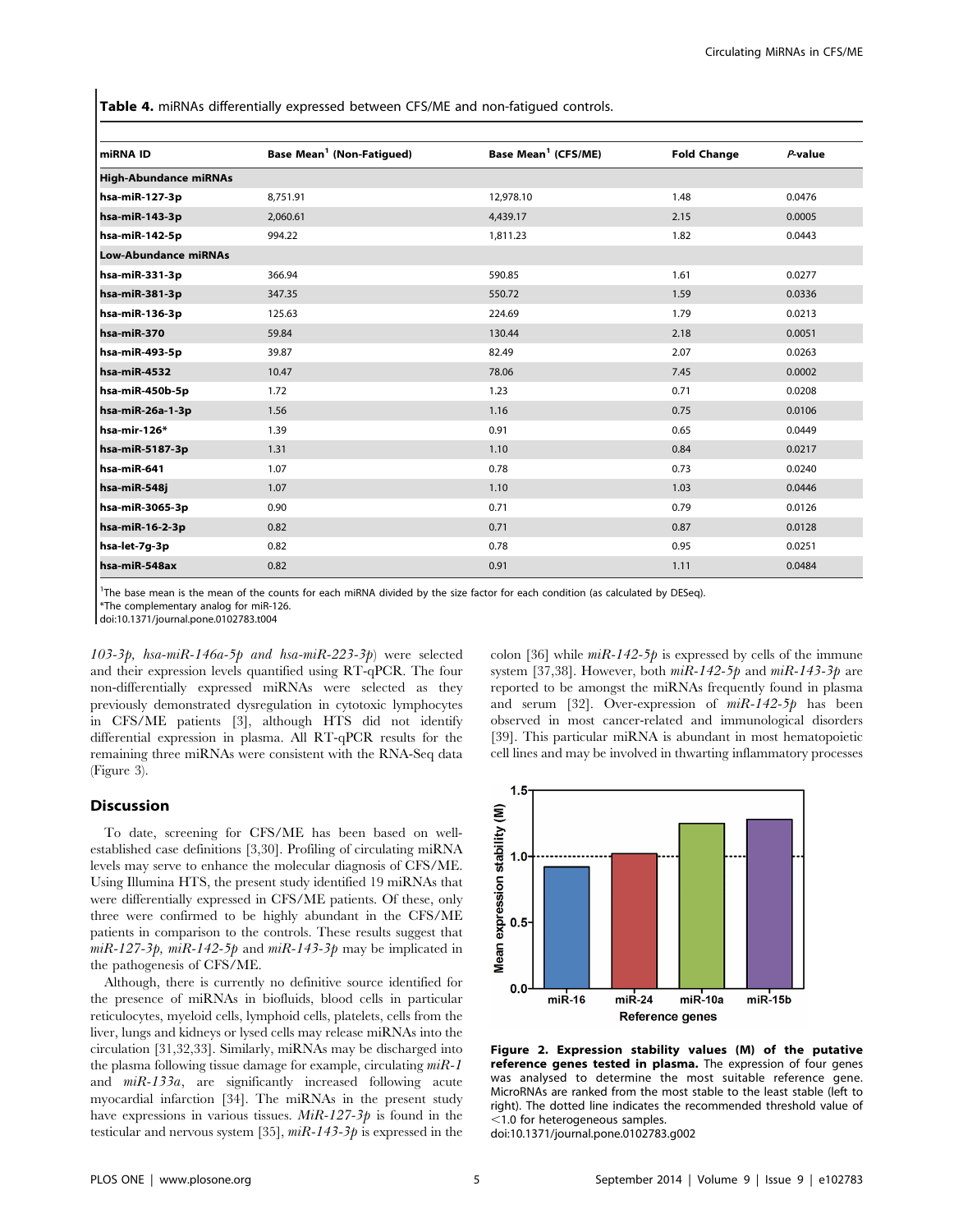

Figure 3. Relative expression data presented as boxplots for miRNAs identified as differentially expressed by Illumina HTS. Boxes indicate the interquartile range (25%–75%) with the horizontal bar within each box indicating the media. The whiskers show the minimum and maximum values.  $*P<0.05$  vs. non-fatigued control  $(n = 20/$ group).

doi:10.1371/journal.pone.0102783.g003

[40]. In Systemic Lupus Erythematosus (SLE), increased expression of  $mR-142-5p$  in CD4<sup>+</sup>T cells prevents autoimmunity while a downregulation may result in autoreactive T cells and hyperactive B cells [41].

 $MiR-142-5p$  is important for T cell development where it targets SLAM associate protein (SAP). Inhibition of  $mR-142-5p$ may increase the expression of CD84, IL-10, SAP and IgG production [41]. CD84 is an important T cell regulatory marker as it regulates cytokine production, function, adhesion and interaction with B cells [42]. The levels of IL-10 have been shown to be equivocal in CFS/ME patients. The cause of an increase in  $m\ddot{R}$ - $142-5p$  is unknown, however, it is likely that this may be related to heightened Treg suppression and additional autoimmune responses.

 $MiR-143-3p$  targets IgG Fc $\gamma$  receptor 1 and also CD64 reducing lung inflammation. It is a tumour suppressor gene and is highly down regulated in colorectal cancer [43]. It inhibits the oncogene KRAS [44]. Overexpression of  $mR-143-3p$  in most cancer cells stagnates the growth of tumours and cancer cells [45] as it may act to reduce BCL2 mRNA thereby preventing tumour or cancer cell proliferation and promoting apoptosis [46]. miR-143-3 $p$  has been identified as a neutrophil specific miRNA [47]. Importantly, its expression is upregulated in cases of heightened erythropoiesis such as in polycythemia [48]. In CFS/ME increased levels of neutrophil apoptosis occurs in some patients [49,50,51], and this potentially ensues from high levels of  $m\ddot{\ }$ R-143-3p.

 $MiR-127-3p$  interferes with ERK signalling, a tumour suppressor and upregulations have been shown to increase apoptosis [52]. Importantly, it targets BCL6 a transcription factor which increases p53 expression [53]. BCL6 inhibits the production of IL-10 therefore by dampening BCL6 as a consequence of  $miR-127$ upregulation may result in significant increases in IL-10 [54]. In CFS/ME equivocal levels of IL-10 have been reported and an over expression of  $mR-127-3p$  may explain to some extent some of these patterns. BCL6 is an important transcription factor required for germinal centre B cell and follicular helper T cell development [55,56,57]. Irregularities in the expression of BCL6 may result in aberrant inflammatory responses and the development of various lymphomas [58].

The presence of a high proportion of the RNA Y4 within the small RNA sequencing libraries reduced miRNA sequencing capacity. Y RNAs are components of Ro ribonucleoproteins (RNPs) and were first identified in the serum of patients with the autoimmune disorder lupus erythematosus [59]. Y RNAs are similar in size and structure to miRNAs as they both have comparable stem and loop structures [60]. These similarities may explain the presence of Y RNA following small RNA library construction. Efficient depletion of Y RNA would yield higher quality HTS miRNA data allowing deeper sequencing. Methods for the reduction of Y RNA in a similar manner to rRNA depletion could be employed to improve the ratio of useful miRNA data [61]. Most extracellular miRNA studies do not report on the abundance of Y RNAs in circulation and this may be related to the read size filtering used. Given that Y RNAs upon degradation produce two classes of fragments and majority of which bind to Ro60, it is possible to posit that these fragments that we observed in the plasma samples are those Y RNAs bound to Ro60.

Plasma miRNAs show great promise as potential non-invasive biomarkers, but at present the precise and accurate measurement is challenging. A number of factors including cellular contamination, haemolysis and low quantity can result in significant bias that does not reflect the original biological state of the sample. Current circulating miRNA research indicates that haemolysis may influence the availability of miRNAs in circulation [33]. Haemolysis may be evaluated in archival data by examining the delta Cq of miR-451 and miR-23a [33]. In healthy individuals, 194 miRNAs may be detected in both haemolysed and nonhaemolysed blood samples, where 40.2% may be upregulated following haemolysis, 13% may be down regulated and 28.9% are unaffected by haemolysis [62,63]. In the present study, our three candidate miRNAs,  $miR-127-3p$ ,  $miR-143-3p$  and  $miR-142-5p$ are among the miRNA genes unaffected by haemolysis in healthy individuals [62].

The benefit of circulating miRNAs as biomarkers for diseases relates to a number of characteristics such as reduced complexity compared to proteins, stability, conserved sequences in various species and restricted expression in specific tissues and biological processes. It has been suggested that 206 miRNAs are expressed in blood cells, serum and plasma, thus in most plasma and serum studies it is highly necessary to observe strict sample processing procedures to ensure the samples are cell free [64]. Cellular content contamination of biofluids may be reduced by employing additional centrifugation steps during the initial plasma separation to lessen potential contamination from cellular debris and haemolysis [65]. Additionally, it may be important to assess blood cell counts and lysis during sample collection as variation in plasma levels of miRNAs in some cases have been credited to circulating blood cell effects [66,67]. Starting concentration of miRNA levels vary among individuals due to age, sex and other factors and this may significantly impact the outcomes of various expression studies [68,69]. To date there are no established reference values for miRNAs among normal individuals and this may be necessary for diagnostic marker purposes, hence, the inclusion of appropriate calibrator controls during RT-qPCR analysis is necessary. Nonetheless, despite these challenges, miRNA signatures from normal individuals are reproducible with similar expression patterns and a limited amount of variability [32,70].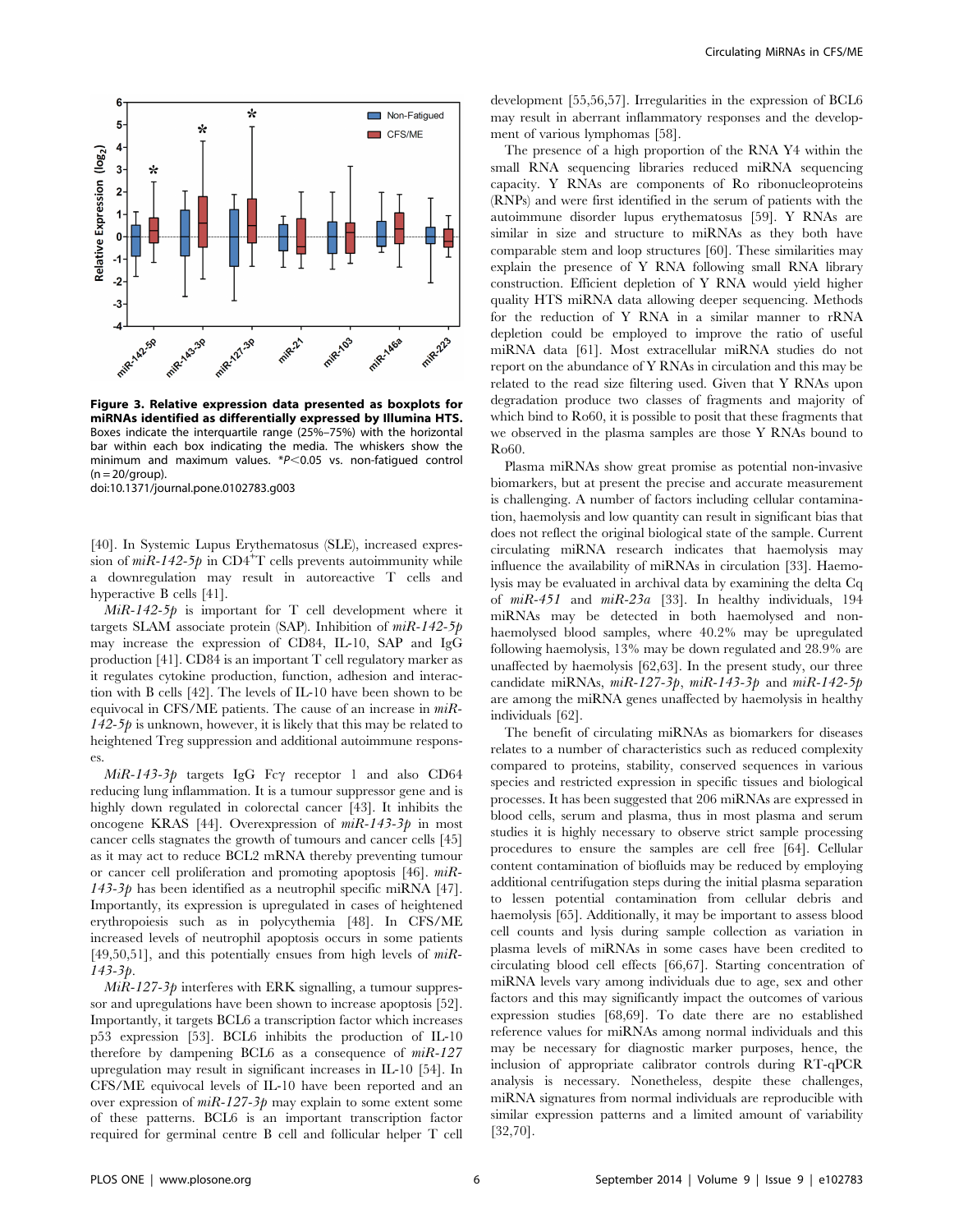#### Conclusions

The present study suggests that plasma may be a satisfactory parameter for determining miRNAs as biomarkers in CFS/ME. The data illustrates that  $miR-127-3p$ ,  $miR-142-5p$  and  $miR 143-3p$  may be potential plasma biomarkers for CFS/ME diagnosis. However, further studies are now required to validate these findings in a larger cohort to ascertain diagnostic power of these findings. The shortcomings with using biofluid is the low abundance of RNA thus a large quantity of sample is often required to achieve high yields and quality of RNA. Presently, the use of HTS as a means to detecting possible changes in miRNAs in disease presentations is in its infancy. Further studies are required to evaluate and refine the method to promote better detection and reliable data that can be replicated across studies.

#### References

- 1. Prins JB, van der Meer JW, Bleijenberg G (2006) Chronic fatigue syndrome. Lancet 367: 346–355.
- 2. Johnston S, Brenu EW, Staines D, Marshall-Gradisnik S (2013) The prevalence of chronic fatigue syndrome/myalgic encephalomyelitis: a meta-analysis. Clin Epidemiol 5: 105–110.
- 3. Fukuda K, Straus SE, Hickie I, Sharpe MC, Dobbins JG, et al. (1994) The chronic fatigue syndrome: a comprehensive approach to its definition and study. International Chronic Fatigue Syndrome Study Group. Ann Intern Med 121: 953–959.
- 4. Brenu EW, Ashton KJ, van Driel M, Staines DR, Peterson D, et al. (2012) Cytotoxic lymphocyte microRNAs as prospective biomarkers for Chronic Fatigue Syndrome/Myalgic Encephalomyelitis. J Affect Disord 141: 261–269.
- 5. Brenu EW, van Driel ML, Staines DR, Ashton KJ, Hardcastle SL, et al. (2012) Longitudinal investigation of natural killer cells and cytokines in chronic fatigue syndrome/myalgic encephalomyelitis. J Transl Med 10: 88.
- 6. Brenu EW, Staines DR, Baskurt OK, Ashton KJ, Ramos SB, et al. (2010) Immune and hemorheological changes in chronic fatigue syndrome. J Transl Med 8: 1.
- 7. Kaushik N, Fear D, Richards SC, McDermott CR, Nuwaysir EF, et al. (2005) Gene expression in peripheral blood mononuclear cells from patients with chronic fatigue syndrome. J Clin Pathol 58: 826–832.
- 8. Frampton D, Kerr J, Harrison TJ, Kellam P (2011) Assessment of a 44 gene classifier for the evaluation of chronic fatigue syndrome from peripheral blood mononuclear cell gene expression. PLoS One 6: e16872.
- 9. Kerr JR (2008) Gene profiling of patients with chronic fatigue syndrome/ myalgic encephalomyelitis. Curr Rheumatol Rep 10: 482–491.
- 10. Kerr JR, Petty R, Burke B, Gough J, Fear D, et al. (2008) Gene expression subtypes in patients with chronic fatigue syndrome/myalgic encephalomyelitis. J Infect Dis 197: 1171–1184.
- 11. Kerr JR, Burke B, Petty R, Gough J, Fear D, et al. (2008) Seven genomic subtypes of chronic fatigue syndrome/myalgic encephalomyelitis: a detailed analysis of gene networks and clinical phenotypes. J Clin Pathol 61: 730–739.
- 12. Brenu EW, van Driel ML, Staines DR, Ashton KJ, Ramos SB, et al. (2011) Immunological abnormalities as potential biomarkers in Chronic Fatigue Syndrome/Myalgic Encephalomyelitis. J Transl Med 9: 81.
- 13. Sun W, Julie Li YS, Huang HD, Shyy JY, Chien S (2010) microRNA: a master regulator of cellular processes for bioengineering systems. Annu Rev Biomed Eng 12: 1–27.
- 14. Xiao C, Rajewsky K (2009) MicroRNA control in the immune system: basic principles. Cell 136: 26–36.
- 15. Chen CZ, Schaffert S, Fragoso R, Loh C (2013) Regulation of immune responses and tolerance: the microRNA perspective. Immunol Rev 253: 112– 128.
- 16. Long JM, Lahiri DK (2012) Advances in microRNA experimental approaches to study physiological regulation of gene products implicated in CNS disorders. Exp Neurol 235: 402–418.
- 17. Nakamoto M, Jin P, O'Donnell WT, Warren ST (2005) Physiological identification of human transcripts translationally regulated by a specific microRNA. Hum Mol Genet 14: 3813–3821.
- 18. Jansson MD, Lund AH (2012) MicroRNA and cancer. Mol Oncol 6: 590–610. 19. Mo YY (2012) MicroRNA regulatory networks and human disease. Cell Mol Life Sci 69: 3529–3531.
- 20. Shafi G, Aliya N, Munshi A (2010) MicroRNA signatures in neurological disorders. Can J Neurol Sci 37: 177–185.

#### Supporting Information

Figure S1 Length distribution of sequenced small RNA. Data represents mean  $\pm$  SEM (n = 6/group).

(TIF)

Table S1 Novel miRNA candidates as predicted by miRanalyzer.

(DOCX)

#### Acknowledgments

The authors would like to acknowledge Mr. Gunn Atkinson for his contribution to this project.

#### Author Contributions

Conceived and designed the experiments: EWB KJA JB DRS SMG. Performed the experiments: EWB JB KJA. Analyzed the data: EWB JB KJA SMG. Contributed reagents/materials/analysis tools: SMG DRS. Wrote the paper: EWB JB KJA SMG DRS.

- 21. Qiu C, Chen G, Cui Q (2012) Towards the understanding of microRNA and environmental factor interactions and their relationships to human diseases. Sci Rep 2: 318.
- 22. Kroh EM, Parkin RK, Mitchell PS, Tewari M (2010) Analysis of circulating microRNA biomarkers in plasma and serum using quantitative reverse transcription-PCR (qRT-PCR). Methods 50: 298–301.
- 23. Hu J, Wang Z, Tan CJ, Liao BY, Zhang X, et al. (2013) Plasma microRNA, a potential biomarker for acute rejection after liver transplantation. Transplantation 95: 991–999.
- 24. Ilhan-Mutlu A, Wagner L, Wohrer A, Furtner J, Widhalm G, et al. (2012) Plasma MicroRNA-21 concentration may be a useful biomarker in glioblastoma patients. Cancer Invest 30: 615–621.
- 25. Zhang Y, Jia Y, Zheng R, Guo Y, Wang Y, et al. (2010) Plasma microRNA-122 as a biomarker for viral-, alcohol-, and chemical-related hepatic diseases. Clin Chem 56: 1830–1838.
- 26. Adachi T, Nakanishi M, Otsuka Y, Nishimura K, Hirokawa G, et al. (2010) Plasma microRNA 499 as a biomarker of acute myocardial infarction. Clin Chem 56: 1183–1185.
- 27. Stocks MB, Moxon S, Mapleson D, Woolfenden HC, Mohorianu I, et al. (2012) The UEA sRNA workbench: a suite of tools for analysing and visualizing next generation sequencing microRNA and small RNA datasets. Bioinformatics 28: 2059–2061.
- 28. Hackenberg M, Sturm M, Langenberger D, Falcon-Perez JM, Aransay AM (2009) miRanalyzer: a microRNA detection and analysis tool for next-generation sequencing experiments. Nucleic Acids Res 37: W68–76.
- 29. Anders S, Huber W (2010) Differential expression analysis for sequence count data. Genome Biol 11: R106.
- 30. Carruthers BM, van de Sande MI, De Meirleir KL, Klimas NG, Broderick G, et al. (2011) Myalgic encephalomyelitis: International Consensus Criteria. J Intern Med 270: 327–338.
- 31. Pritchard CC, Cheng HH, Tewari M (2012) MicroRNA profiling: approaches and considerations. Nat Rev Genet 13: 358–369.
- 32. Duttagupta R, Jiang R, Gollub J, Getts RC, Jones KW (2011) Impact of cellular miRNAs on circulating miRNA biomarker signatures. PLoS One 6: e20769.
- 33. Turchinovich A, Weiz L, Langheinz A, Burwinkel B (2011) Characterization of extracellular circulating microRNA. Nucleic Acids Res 39: 7223–7233.
- 34. D'Alessandra Y, Devanna P, Limana F, Straino S, Di Carlo A, et al. (2010) Circulating microRNAs are new and sensitive biomarkers of myocardial infarction. Eur Heart J 31: 2765–2773.
- 35. Robertus JL, Harms G, Blokzijl T, Booman M, de Jong D, et al. (2009) Specific expression of miR-17-5p and miR-127 in testicular and central nervous system diffuse large B-cell lymphoma. Mod Pathol 22: 547–555.
- 36. Zhang Y, Wang Z, Chen M, Peng L, Wang X, et al. (2012) MicroRNA-143 targets MACC1 to inhibit cell invasion and migration in colorectal cancer. Mol Cancer 11: 23.
- 37. Ansel KM (2013) RNA regulation of the immune system. Immunol Rev 253: 5– 11.
- 38. Mas VR, Dumur CI, Scian MJ, Gehrau RC, Maluf DG (2013) MicroRNAs as biomarkers in solid organ transplantation. Am J Transplant 13: 11–19.
- 39. Saito Y, Suzuki H, Tsugawa H, Imaeda H, Matsuzaki J, et al. (2012) Overexpression of miR-142-5p and miR-155 in gastric mucosa-associated lymphoid tissue (MALT) lymphoma resistant to Helicobacter pylori eradication. PLoS One 7: e47396.
- 40. Merkerova M, Belickova M, Bruchova H (2008) Differential expression of microRNAs in hematopoietic cell lineages. Eur J Haematol 81: 304–310.